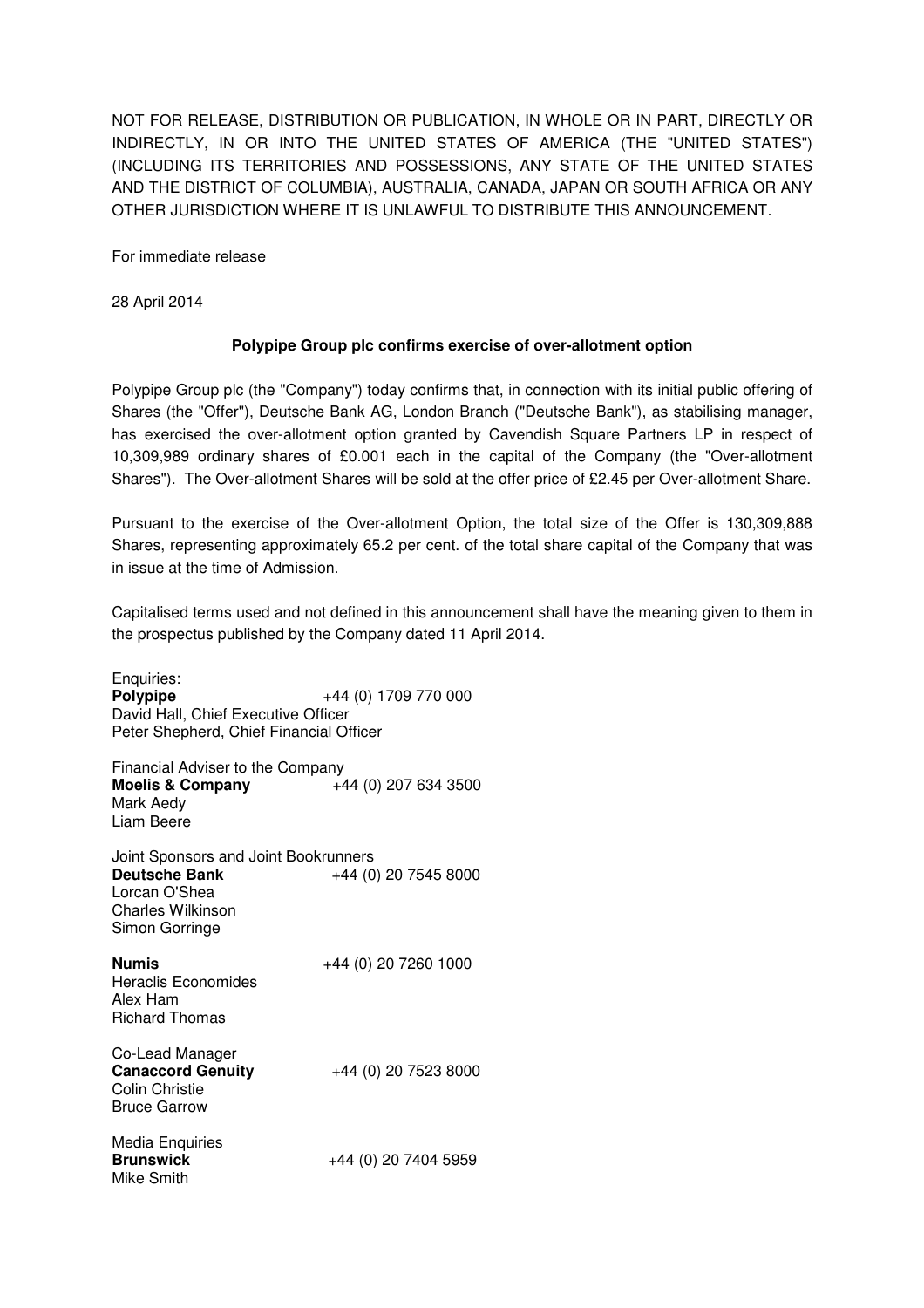## Azadeh Varzi

## **Important notice**

Neither this announcement nor any copy of it may be taken or transmitted, published or distributed, directly or indirectly, into the United States, Australia, Canada, Japan or South Africa or to any persons in any of those jurisdictions or any other jurisdiction where to do so would constitute a violation of the relevant securities laws of such jurisdiction. Any failure to comply with this restriction may constitute a violation of United States, Australian, Canadian, Japanese or South African securities laws. The distribution of this announcement in other jurisdictions may be restricted by law and persons into whose possession this announcement comes should inform themselves about, and observe any such restrictions.

This announcement does not constitute, or form part of, any offer or invitation to sell or issue, or any solicitation of any offer to purchase or subscribe for any Shares or other securities in the United States, Australia, Canada, Japan or South Africa or in any jurisdiction to whom or in which such offer or solicitation is unlawful. The Offer and the distribution of this announcement and other information in connection with the Offer and Admission in certain jurisdictions may be restricted by law and persons into whose possession this announcement, any document or other information referred to herein comes should inform themselves about and observe any such restriction. Any failure to comply with these restrictions may constitute a violation of the securities laws of any such jurisdiction. Neither this announcement nor any part of it nor the fact of its distribution shall form the basis of or be relied on in connection with or act as an inducement to enter into any contract or commitment whatsoever.

This announcement does not constitute an offer to sell or a solicitation of an offer to purchase any securities in the United States or in any jurisdiction in which such offer or sale would be unlawful prior to registration, exemption from registration or qualification under the securities laws of any jurisdiction. Securities may not be offered or sold in the United States absent (i) registration under the Securities Act 1933 (as amended) (the "Securities Act") or (ii) an available exemption from registration under the Securities Act. The securities mentioned herein have not been, and will not be, registered under the Securities Act and will not be offered to the public in the United States. There will be no public offer of the securities referred to herein in the United States, Australia, Canada, Japan or South Africa. The securities referred to herein have not been registered under the applicable securities laws of Australia, Canada, Japan or South Africa and, subject to certain exceptions, may not be offered or sold within Australia, Canada, Japan or South Africa or to any national, resident or citizen of Australia, Canada, Japan or South Africa.

This announcement is only addressed to and directed at persons in member states of the European Economic Area ("EEA") who are qualified investors within the meaning of Article 2(1)(e) of the Prospectus Directive (Directive 2003/71/EC), as amended ("Qualified Investors"). In addition, in the United Kingdom, this announcement is addressed and directed only at Qualified Investors who (i) are persons who have professional experience in matters relating to investments falling within Article 19(5) of the Financial Services and Markets Act 2000 (Financial Promotion) Order 2005 (the "Order"), (ii) are persons who are high net worth entities falling within Article 49(2)(a) to (d) of the Order, and (iii) to persons to whom it may otherwise be lawful to communicate it to (all such persons being referred to as "relevant persons"). Any investment or investment activity to which this announcement relates is available only to relevant persons in the United Kingdom and Qualified Investors in any member state of the EEA other than the United Kingdom, and will be engaged in only with such persons. Other persons should not rely or act upon this announcement or any of its contents